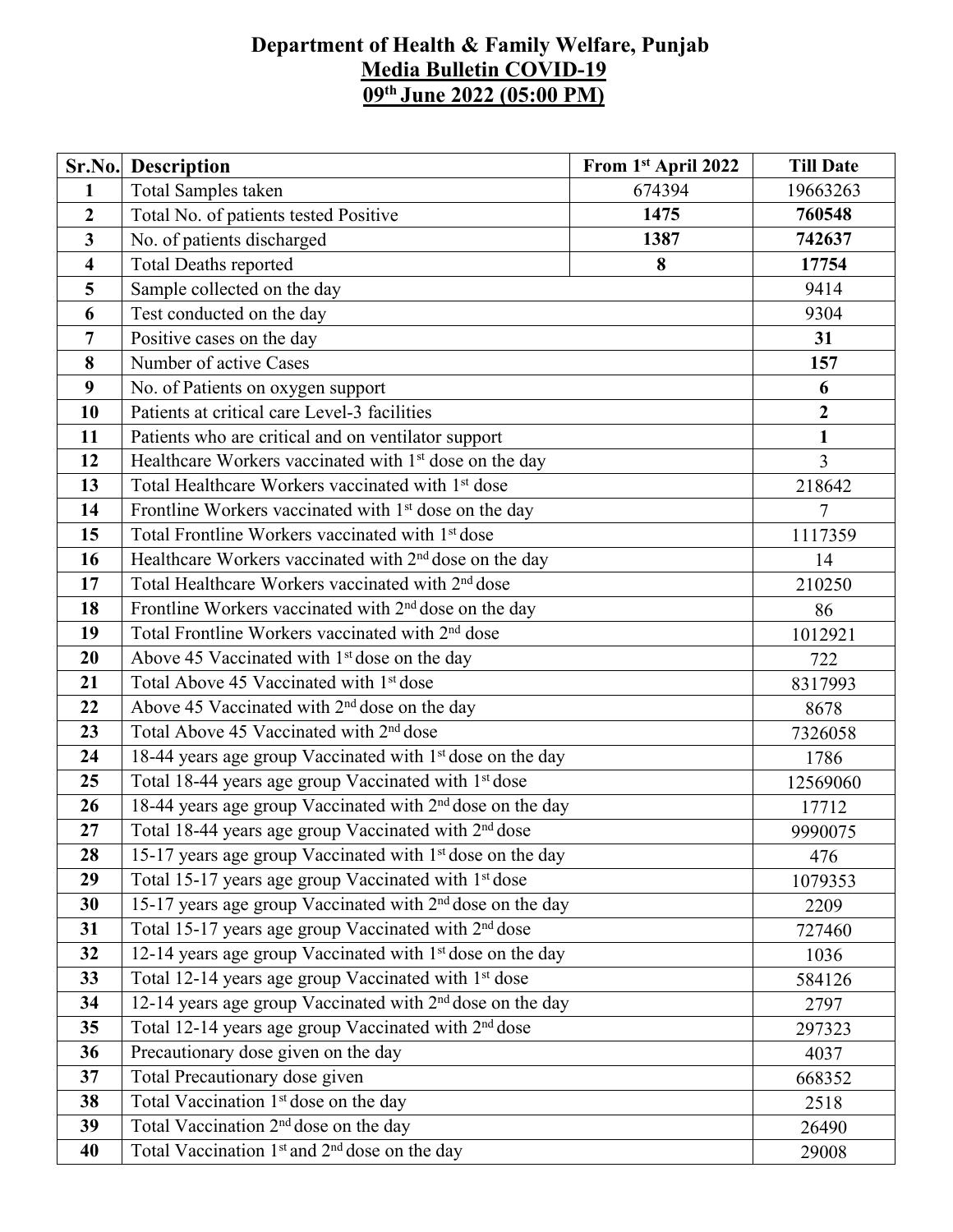| 1. | Number of New patients<br>admitted in ICU           | (Jalandhar-1)                                                          |
|----|-----------------------------------------------------|------------------------------------------------------------------------|
| 2. | Number of New patients put<br>on ventilator support | <b>Nil</b>                                                             |
| 3. | Number of New patients<br>discharged                | 11<br>(Bathinda-1, Jalandhar-1, Ludhiana-3, Patiala-1, SAS<br>Nagar-5) |
| 4. | Number of New deaths<br>reported                    | <b>Nil</b>                                                             |

## **Patients reported Positive on 09 th June 2022 - 31**

| <b>District</b>  | <b>Number of</b><br>Cases | <b>Positivity</b> | Case<br><b>Details</b> | <b>Remarks</b>         |
|------------------|---------------------------|-------------------|------------------------|------------------------|
| <b>SAS Nagar</b> | 13                        | 4.36%             | 13 New Cases           | 298 Samples<br>Tested  |
| Jalandhar        | 6                         | 0.42%             | 6 New Cases            | 1419 Samples<br>Tested |
| Ludhiana         | $\overline{4}$            | 0.18%             | 4 New Cases            | 2234 Samples<br>Tested |
| Ropar            | $\overline{3}$            | 0.85%             | 3 New Cases            | 354 Samples<br>Tested  |
| Pathankot        | $\overline{2}$            | 3.03%             | 2 New Cases            | 66 Samples<br>Tested   |
| Kapurthala       | $\mathbf{1}$              | 0.86%             | 1 New Case             | 116 Samples<br>Tested  |
| Patiala          | $\mathbf{1}$              | 0.43%             | 1 New Case             | 231 Samples<br>Tested  |
| Tarn Taran       | $\mathbf{1}$              | 0.18%             | 1 New Case             | 552 Samples<br>Tested  |
| Amritsar         | $\boldsymbol{0}$          | $0.00\%$          | Nil                    | 1064 Samples<br>Tested |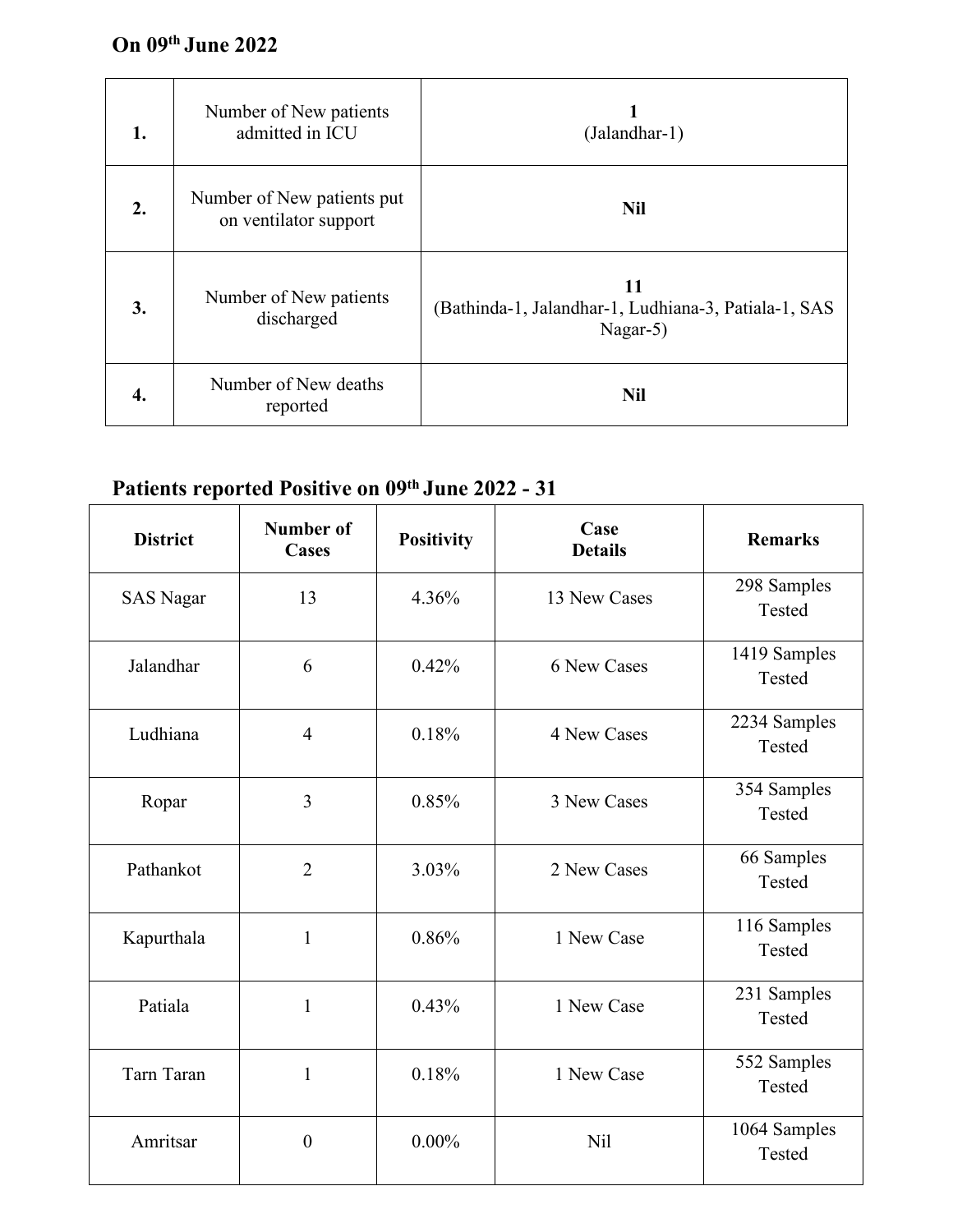| Barnala              | $\boldsymbol{0}$ | $0.00\%$ | Nil        | 168 Samples<br>Tested |
|----------------------|------------------|----------|------------|-----------------------|
| Bathinda             | $\boldsymbol{0}$ | $0.00\%$ | <b>Nil</b> | 192 Samples<br>Tested |
| Faridkot             | $\boldsymbol{0}$ | $0.00\%$ | <b>Nil</b> | 136 Samples<br>Tested |
| Fazilka              | $\boldsymbol{0}$ | $0.00\%$ | <b>Nil</b> | 92 Samples<br>Tested  |
| Ferozepur            | $\boldsymbol{0}$ | $0.00\%$ | <b>Nil</b> | 89 Samples<br>Tested  |
| FG Sahib             | $\boldsymbol{0}$ | $0.00\%$ | <b>Nil</b> | 270 Samples<br>Tested |
| Gurdaspur            | $\boldsymbol{0}$ | $0.00\%$ | <b>Nil</b> | 265 Samples<br>Tested |
| Hoshiarpur           | $\boldsymbol{0}$ | $0.00\%$ | Nil        | 308 Samples<br>Tested |
| Malerkotla           | $\boldsymbol{0}$ | $0.00\%$ | <b>Nil</b> | 22 Samples<br>Tested  |
| Mansa                | $\boldsymbol{0}$ | $0.00\%$ | <b>Nil</b> | 182 Samples<br>Tested |
| Moga                 | $\boldsymbol{0}$ | $0.00\%$ | <b>Nil</b> | 295 Samples<br>Tested |
| Muktsar              | $\boldsymbol{0}$ | $0.00\%$ | <b>Nil</b> | 216 Samples<br>Tested |
| Sangrur              | $\boldsymbol{0}$ | $0.00\%$ | Nil        | 610 Samples<br>Tested |
| <b>SBS</b> Nagar     | $\boldsymbol{0}$ | $0.00\%$ | <b>Nil</b> | 125 Samples<br>Tested |
| On the Day<br>Punjab | 31               | 0.33%    |            |                       |
|                      |                  |          |            |                       |